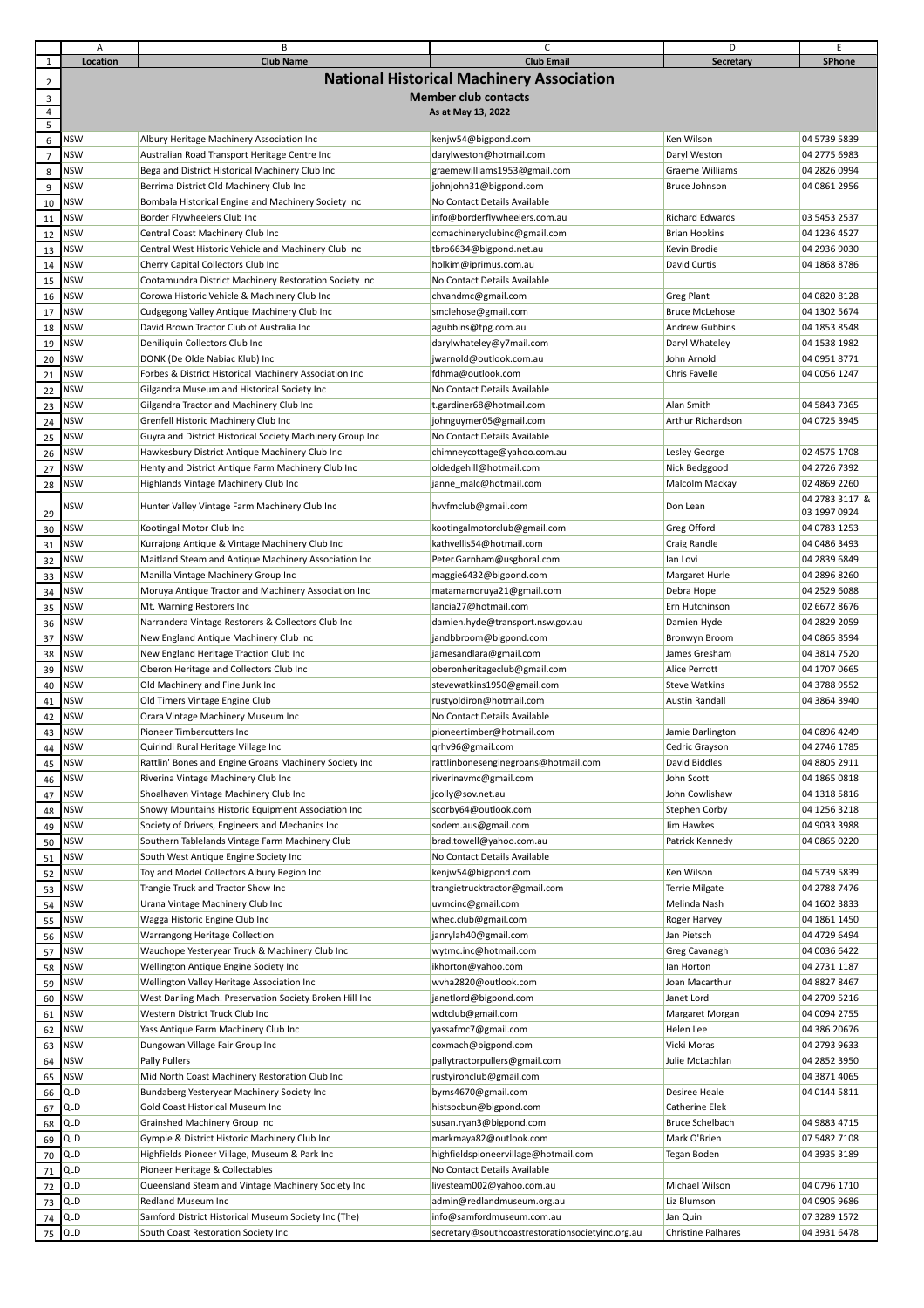|         | Α          | В                                                             | с                                         | D                     | E            |
|---------|------------|---------------------------------------------------------------|-------------------------------------------|-----------------------|--------------|
| 76      | QLD        | Stanthorpe Historic Vehicle & Machinery Group Inc             | gdeheritagehumber@gmail.com               | <b>Garry Ellis</b>    | 04 1883 2175 |
| 77      | QLD        | Vintage and Veteran Truck Club Australia Inc                  | imperialtruck@bigpond.com                 | Tony White            | 04 0714 1391 |
|         | QLD        | Warwick Veteran & Vintage Vehicle Club Inc                    |                                           | Chris Assenbruck      | 04 0740 5751 |
| 78      |            |                                                               | craj.assen@bigpond.com                    |                       |              |
| 79      | QLD        | Steaming On The Downs Inc                                     | steamingonthedowns@gmail.com              | Geoff Wilks           | 04 3891 6270 |
| 80      | SA         | A & J Farm Machinery                                          | alfredmaidment@gmail.com                  |                       |              |
| 81      | SA         | ACMOC Chapter 30 Inc                                          | nick5256@gmail.com                        | <b>Nick Humphris</b>  | 04 2029 9768 |
| 82      | SA         | Adelaide Hills Motor Restorers Club Inc                       | secretary@ahmrc.org                       | <b>Bev Hunter</b>     | 04 2797 0518 |
|         | SA         |                                                               |                                           | John Richardson       | 04 2964 1331 |
| 83      |            | Barossa Valley Machinery Preservation Society Inc             | bvmps@outlook.com                         |                       |              |
| 84      | SA         | Booleroo Steam and Traction Preservation Society Inc          | bstpsinc@gmail.com                        | Roger Fuller          | 04 2703 5701 |
| 85      | SA         | Bordertown & District Agricultural Museum Inc                 | claytonfhm@internode.on.net               | Phyllis Salmon        | 04 1984 4737 |
| 86      | SA         | Copper Coast Region Old Machinery and Engineering Club Inc    | ccromeclub@outlook.com                    | <b>Ben Graefe</b>     | 04 2994 6988 |
| 87      | SA         | Eastern Hills Antique Tractor Society Inc                     | No Contact Details Available              |                       |              |
|         |            |                                                               |                                           |                       |              |
| 88      | <b>SA</b>  | Fleurieu Antique Rural Machinery Society Inc                  | josephine.rogers@outlook.com              | Josephine Rogers      | 08 8556 1233 |
| 89      | SА         | Forktree Machinery                                            | bsa376@activ8.net.au                      | Judith Rowley         | 08 8558 2766 |
| 90      | SA         | Gawler Machinery Restorers Club Inc                           | meyermansion@gmail.com                    | Jill Meyer            | 04 4841 3615 |
| 91      | <b>SA</b>  | Lower Murray Vintage Engine & Machinery Club Inc              | georgetheaustral@gmail.com                | Jayme Marshall        | 04 1903 7756 |
| 92      | SА         | Loxton Old Machinery Group Inc                                | lmatcontact1@gmail.com                    | Raelene Harvey        | 04 3881 9001 |
|         |            |                                                               |                                           |                       |              |
| 93      | SA         | Milang and District Historical Society Inc                    | rodpotter10@icloud.com                    | Dianne Potter         | 04 3884 3367 |
| 94      | SА         | Milang Vintage Machinery Club Inc                             | thesecretarymvmc@gmail.com                | <b>Margaret Rose</b>  | 04 2728 7411 |
| 95      | SA         | Mil-lel Steam and Machinery Association Inc                   | steamerdale@hotmail.com                   | Dale Nearmy           | 04 1883 9431 |
| 96      | SA         | Peterborough United Machinery Preservation Society Inc (The)  | pumpsclub@hotmail.com                     | David Evans           |              |
|         | SA         | Sheaoak Log Historical Museum                                 |                                           | <b>Robert Ahrens</b>  | 04 1885 6025 |
| 97      |            |                                                               | bahrens@ihug.com.au                       |                       |              |
| 98      | SA         | Murray Bridge Riverboat, Rail & Steam Group Inc               | sawcraft@live.com.au                      | <b>Steve Moritz</b>   | 04 0024 9822 |
| 99      | SA         | YP Classic& Vintage Tractor Pull Club                         | correllkylie@gmail.com                    |                       | 04 1784 0340 |
| 100     | SA         | Mundoora Community Progress Association Inc                   | wystee@gmail.com                          |                       | 04 2348 8450 |
| 101     | TAS        | Collinsvale Machinery and Social Club Inc                     | iwa85237@bigpond.net.au                   | lan Wade              | 04 3839 0180 |
|         | TAS        |                                                               |                                           | John Booth            | 04 1722 8247 |
| 102     |            | The Historical Machinery Club of Tas. Inc                     | hmctinc@gmail.com                         |                       |              |
| 103     | TAS        | Hobart Vintage Machinery Society Inc                          | hvmssec@gmail.com                         | <b>Andrew Davis</b>   | 04 0837 3900 |
| 104     | VIC        | ACMOC in Australia Chapter Nineteen Inc                       | chapter19@acmoc.org                       | Glen Slocombe         | 04 2990 5059 |
| 105     | VIC        | Apsley Vehicle and Machinery Preservation Society Inc         | tdeajc@gmail.com                          | <b>Trevor Chaston</b> | 04 2887 6229 |
| 106     | <b>VIC</b> | Australian Mechanical Organ Society Inc                       | dot_lang@hotmail.com                      | Janet Dickins         | 02 6033 1121 |
|         | VIC        |                                                               |                                           |                       | 04 2577 2431 |
| 107     |            | Ballan District Vintage Machinery and Vehicle Club Inc        | jentbone@gmail.com                        | Jennie Tabone         |              |
| 108     | <b>VIC</b> | Ballan Model Railway Group Inc                                | ballanmrg@yahoo.com.au                    | Terry Armstrong       | 04 0982 8714 |
| 109     | VIC        | Ballarat Engine & Machinery Preservation Society Inc          | jacquibandy@rocketmail.com                | Rod Jones             | 03 5342 4521 |
| 110     | VIC        | Baw Baw Old Engine and Auto Club Inc                          | bawbawvintage.com                         | Rod Boreham           | 04 1207 0303 |
| 111     | <b>VIC</b> | Bellarine Vintage Machinery Group                             | bvmginfo@gmail.com                        | <b>Bob De Vries</b>   | 04 3859 3292 |
|         | VIC        |                                                               |                                           |                       | 04 9800 2555 |
| 112     |            | Bendigo Steam and Oil Engines Preservation Group Inc          | bendigosteamandoil@gmail.com              | Jessica Payne         |              |
| 113     | VIC        | Central Goldfields Historic Machinery Society Inc             | denisboothey@gmail.com                    | Denis Boothey         | 04 3706 5971 |
| 114     | VIC        | Classic Vintage Earthmoving Inc                               | jackelkaren@gmail.com                     | Karen Jackel          | 04 1739 2848 |
| 115     | <b>VIC</b> | Colac Heritage Group                                          | alan.judy.billing@bigpond.com             | <b>Judy Billing</b>   | 04 1899 1305 |
| 116     | VIC        | Collectors of Old Machinery Group Inc                         | lehmanlinda34@gmail.com                   | Linda Lehman          | 04 0858 4153 |
|         | VIC        |                                                               |                                           | Jacuilene Warner      | 04 3790 0020 |
| 117     |            | Corryong Historic Machinery Club Inc                          | jacuibeaumote@yaroo.com                   |                       |              |
| 118     | <b>VIC</b> | Cream Separator Collectors Association of Australia Inc       | kenjw54@bigpond.com                       | Ken Wilson            | 04 5739 5839 |
| 119     | <b>VIC</b> | Echuca Vintage Machinery Club                                 | No Contact Details Available              |                       |              |
| 120 VIC |            | Eltham Steam & Stationary Engine Preservation Society Inc     | martin.paul.wp@gmail.com                  | Paul Martin           | 04 6631 8367 |
| 121     | VIC        | Emerald & District Vintage Machinery Group Inc                | No Contact Details Available              |                       |              |
|         | <b>VIC</b> | Fordson Tractor Club of Australia Inc                         | bmi34634@bigpond.net.au                   | Dawn Milsom           |              |
| 122     |            |                                                               |                                           |                       |              |
| 123 VIC |            | Geelong Vintage Machinery Group                               | secretary@classictruckandmachinery.com.au | David Mann            | 04 2230 7652 |
| 124     | <b>VIC</b> | Gisborne Vintage Machinery Society Inc                        | gisbvms@yahoo.com.au                      | Adrian Guillot        | 04 2919 2396 |
| 125     | <b>VIC</b> | Glenlyon & District Collectors & Restorers Society Inc        | dtori@bigpond.com                         | Deb Tori              | 04 0918 6518 |
| 126 VIC |            | Goulburn Valley Vintage Tractors & Farm Mach. Club Inc        | gvvtfmclub@gmail.com                      | James Bell            | 04 1716 1101 |
| 127     | <b>VIC</b> | Hamilton Pastoral Museum Inc                                  | hamiltonpastoralmuseum@live.com           | Alison Jenkins        | 04 5875 3272 |
|         | <b>VIC</b> | Heyfield & District Vintage Machinery Group Inc               | barbara.cook5@bigpond.com                 | Barbara Cook          | 04 2848 0534 |
| 128     |            |                                                               |                                           |                       |              |
| 129 VIC |            | Heyfield Bush Railway Museum                                  | No Contact Details Available              |                       |              |
| 130     | <b>VIC</b> | International Harvester Club of Australia Inc                 | ihcsecretary1@gmail.com                   | Alan Billing          | 04 7348 2618 |
| 131     | VIC        | Katamatite Vintage Tractor & Engine Club Inc                  | mmokane@bigpond.com                       | Myles O'Kane          | 04 0080 2762 |
| 132 VIC |            | Kerrisdale Mountain Railway and Museum Inc                    | jenniferkmr01@hotmail.com                 | Jennifer Forbes       | 04 0782 3739 |
| 133     | <b>VIC</b> | Kyabram Vintage Engine and Machinery Restoration Group Inc    | thomobarb@bigpond.com                     | <b>Barb Thomson</b>   | 04 3944 8444 |
|         |            |                                                               |                                           |                       |              |
| 134     | <b>VIC</b> | Lakeside Antique Machinery Museum                             | coleman1924@hotmail.com                   | Sharon Coleman        |              |
| 135 VIC |            | Lockington & District Living Heritage Complex Inc             | lockyhtg@outlook.com                      | <b>Beryl Marshall</b> | 04 2886 2353 |
| 136 VIC |            | Mallee Steam Oil & Machinery Club Inc                         | malleesteam@gmail.com                     | Gordon Borchard       | 04 1701 5500 |
| 137     | VIC        | Mount Alexander Vintage Engine Club Inc                       | grahammason1@bigpond.com                  | Graham Mason          | 03 5474 2453 |
| 138     | <b>VIC</b> | Nhill A & P Society Vintage Club Inc                          | nhillvintageclubsec@gmail.com             | Amy Heath             | 04 2900 5450 |
|         | <b>VIC</b> |                                                               |                                           | Jennifer Griffiths    | 03 9796 6573 |
| 139     |            | Port Phillip Historical Machinery Society Inc                 | j.griffiths3@optusnet.com.au              |                       |              |
| 140     | VIC        | Quambatook Heritage Working Machinery Association Inc         | glehmann@westnet.com.au                   | Graeme Lehmann        | 03 5455 4220 |
| 141     | <b>VIC</b> | Robinvale Euston Vintage Machinery Association Inc            | No Contact Details Available              |                       |              |
| 142     | <b>VIC</b> | Sale Vintage Tractor Club Inc                                 | svtclub@hotmail.com                       | Graeme Harley         | 04 0124 6382 |
|         | VIC        | South Western District Restoration Group Inc                  | plock35@bigpond.com                       | John Brown            | 04 3899 3475 |
| 143     |            |                                                               |                                           |                       |              |
| 144     | <b>VIC</b> | Speewa Heritage Collectors Club Inc                           | cherrill.minney@bigpond.com               | Cherrill Minney       | 03 5037 6420 |
| 145     | <b>VIC</b> | Sunraysia & Millewa Vintage Machinery Club Inc                | No Contact Details Available              |                       |              |
| 146     | VIC        | Sunraysia Steam Preservation Society Inc                      | leamons@bigpond.net.au                    | Ron Leamon            | 04 2814 7515 |
| 147     | <b>VIC</b> | Tallangatta Classics Inc                                      | tallangattaclassics@gmail.com             | Tricia Crockett       | 04 0718 1950 |
|         | VIC        | The Vintage Machinery Society of Sunraysia Inc                | vmsofs@gmail.com                          | Ray Hill              | 04 1862 5238 |
| 148     |            |                                                               |                                           |                       |              |
| 149     | <b>VIC</b> | Tractor Restoration & Appreciation Club Sunraysia Inc (TRACS) | phil.newton@bigpond.com                   | Phil Newton           |              |
| 150 VIC |            | Warby Engine Club Inc                                         | rkmegibb@bigpond.com                      | Robin Gibb            | 03 5727 0332 |